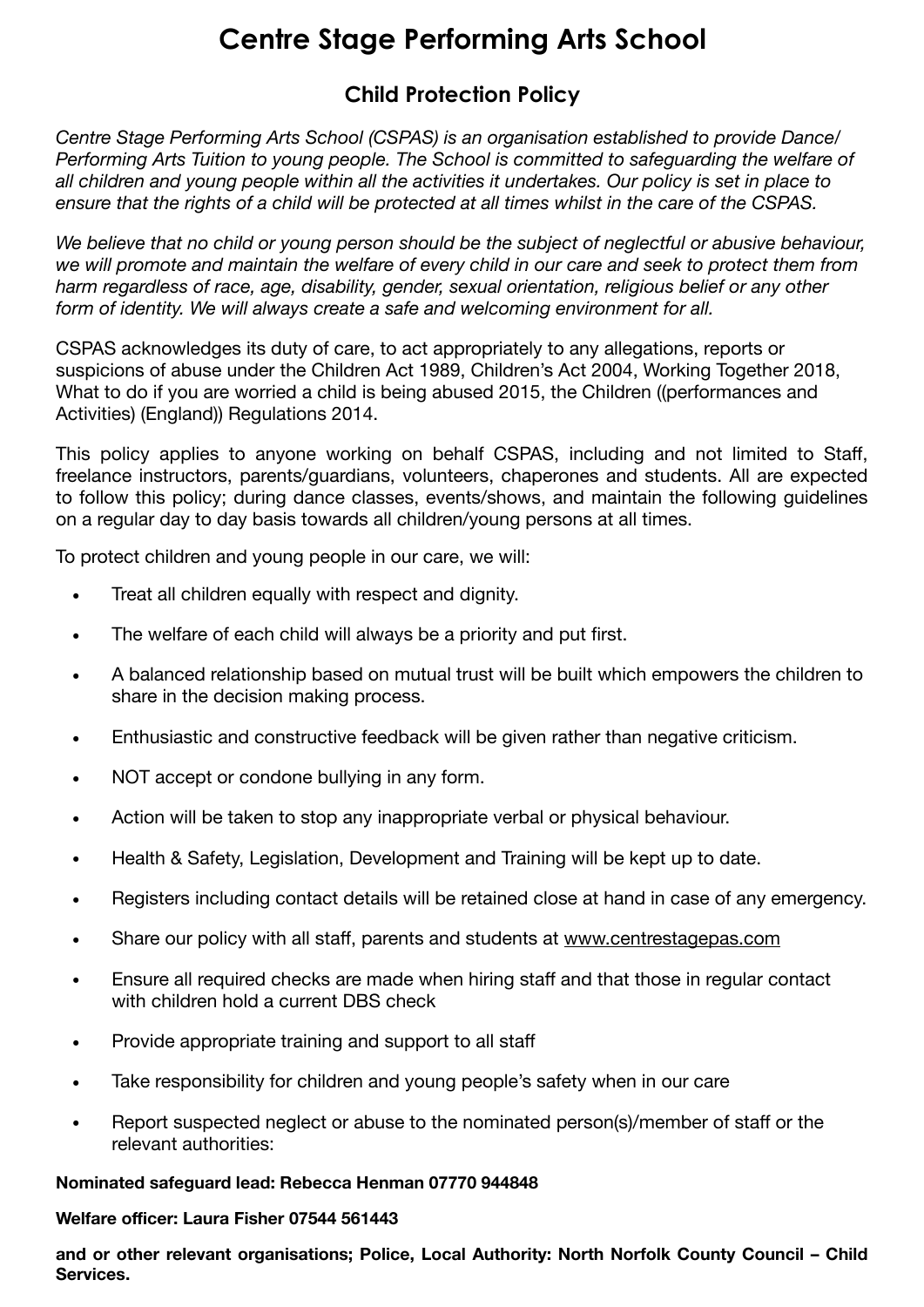The nominated person for the child protection policy at CSPAS will:

- Communicate with all Teachers/ Volunteers their responsibility to work to the standards that are detailed in the Norfolk Safeguarding Children Board.
- Ensure that all Teachers/Volunteers understand their duty to report concerns that arise about a child/young person, or a person's conduct towards a child/young person, to the organisations nominated person for the child protection.
- Ensure that the organisations named person for child protection understands his/her responsibility to refer any child protection concerns to the statutory child protections agencies (i.e. Police and/or Children's Social Care)
- Ensure that any procedures relating to the conduct of Teachers/Volunteers are implemented in a consistent and equitable manner.
- Facilitate involvement of parents or Carers in the work of CSPAS, to maintain the child protection policies and procedures are consistent and available to them.
- Ensure that this policy is regularly updated.

#### **Additional guidance can be found in the following documents at the end of this policy:**

- Reporting Suspected Neglect or Abuse
- Appropriate Physical Contact in Dance
- Chaperoning Students at Class and Dance Events
- Use of Photographs and Film of Children

#### **Reporting Suspected Neglect or Abuse**

#### *Please note: failure to report suspected abuse can itself be considered to be abuse.*

Concerns regarding a child's welfare can be reported by:

- Parents
- **Teachers**
- Friends
- The child or young person

All allegations of neglect or abuse will be taken seriously. *Forms of abuse fall into one of four categories; physical abuse, sexual abuse, emotional abuse and neglect.* If a concern is reported directly by the child or young person we will not seek to disagree, ask probing or leading questions, or do anything else which may discourage them.

We will make clear that reported concerns cannot be kept confidential but will need to be shared with a nominated member of staff or external organisation. Parents or guardians will also be involved if appropriate.

- If you see or suspect abuse of a child while in the care of CSPAS, please make this known to the Nominated person(s) responsible for child protection.
- If you suspect the person responsible for child protection is the source of the problem, you should make your concerns known to the local authority designated officer.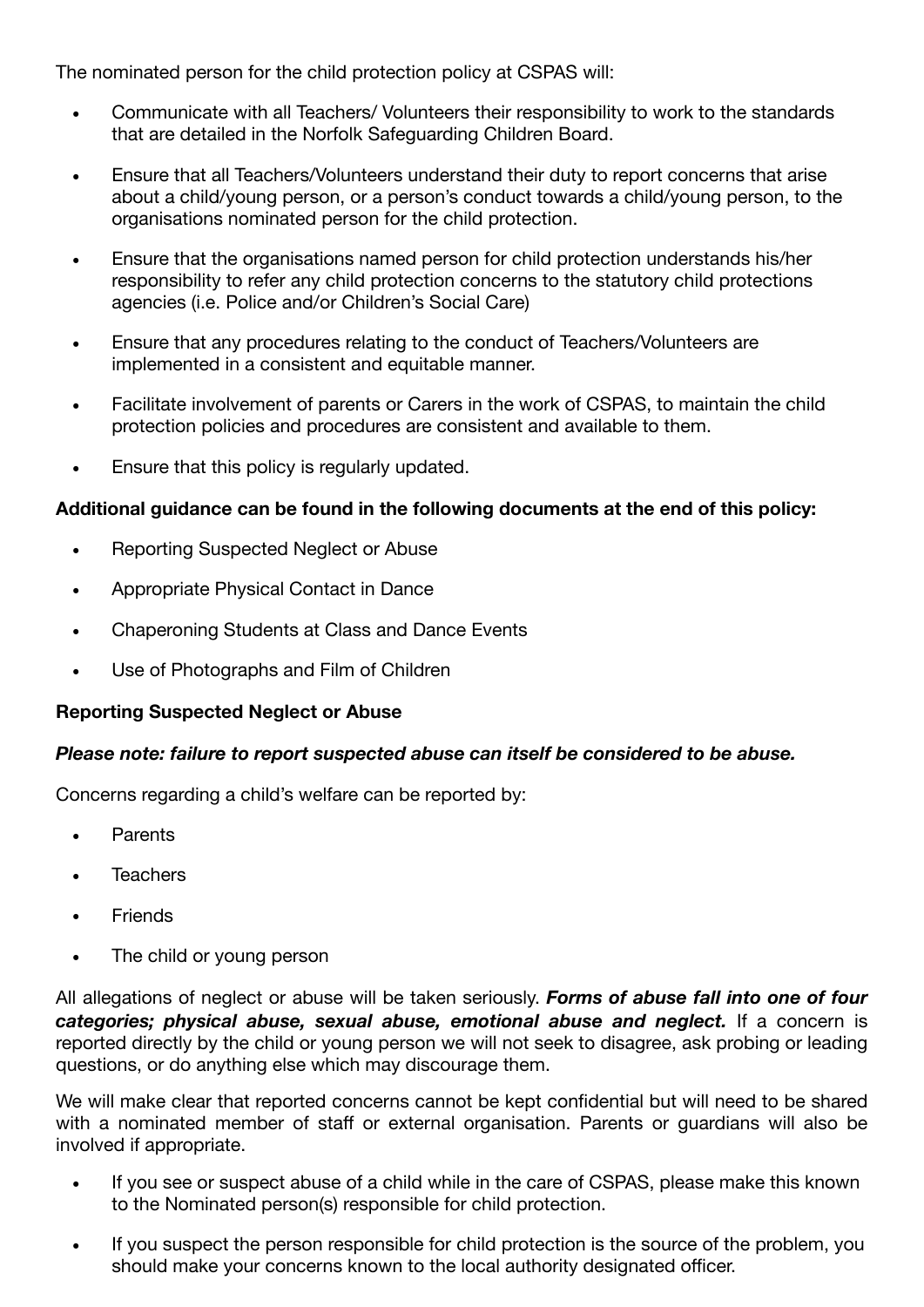- Please make a note for your own records of what you have witnessed as well as your response, in case there is a follow-up in which you are involved.
- If a serious allegation is made against a member at CSPAS, Chaperone or volunteer staff action will be taken to ensure the individual does not have further contact with the child in question, until the investigation is concluded. The individual will be excluded from the venue, theatre, rehearsal room... and will NOT have any unsupervised contact with any other children in the organisation.
- To ensure that all staff are aware of what they should do and who they should go to if they are concerned that a child/young person may be subject to abuse or neglect.
- To ensure that any concerns about a child/young person are acted on clearly recorded, referred on where necessary and followed up to ensure the issues are addressed.
- The named person(s) who will record any reported incidents in relation to a child/young person, which will be kept in a secure place. **We recognise that early action is vital therefore any concerns will be reported immediately.**

If the child or young person is in immediate danger of harm, we will contact the police and in all other cases, we will report concerns to the local Protection Team *(Local Authority Designated Officer - LADO)*

### **B: Appropriate Physical Contact in Dance**

Teaching dance is a physical activity and a teacher will sometimes need to make physical contact with a student to show an idea, facilitate the movement or to correct the student's position. This can include:

- Lifting
- Adjusting arms, legs, rib cage, hips, feet, hands
- Moving one student in relation to another

Where contact is needed, we will remain sensitive to the student's wishes and put their welfare first. In all cases, we will say why and how we will be correcting the student's position before making any contact. We encourage students to report any concerns.

#### **C: Chaperoning Children at Class and Dance Events**

*The following chaperone regulations are:* 

- A Chaperone is expected to exercise the care which a good parent might be reasonably expected to give. The children must be under the supervision of their Chaperone all the time they are at the place of performance, except while they are in the charge of the tutor or his/her parent.
- The local authority shall not approve a Chaperone unless satisfied the he/she can exercise proper care and control of the child, and that he/she will not be prevented from carrying out his/her duties as a Chaperone by other duties.
- The number of children a chaperone will be in charge of will be predetermined by the guidelines provided by the local Child Performance Licensing Authority.
- Chaperone shall be responsible for the proper care and control of the child, including his/her health, comfort, kind treatment and moral welfare.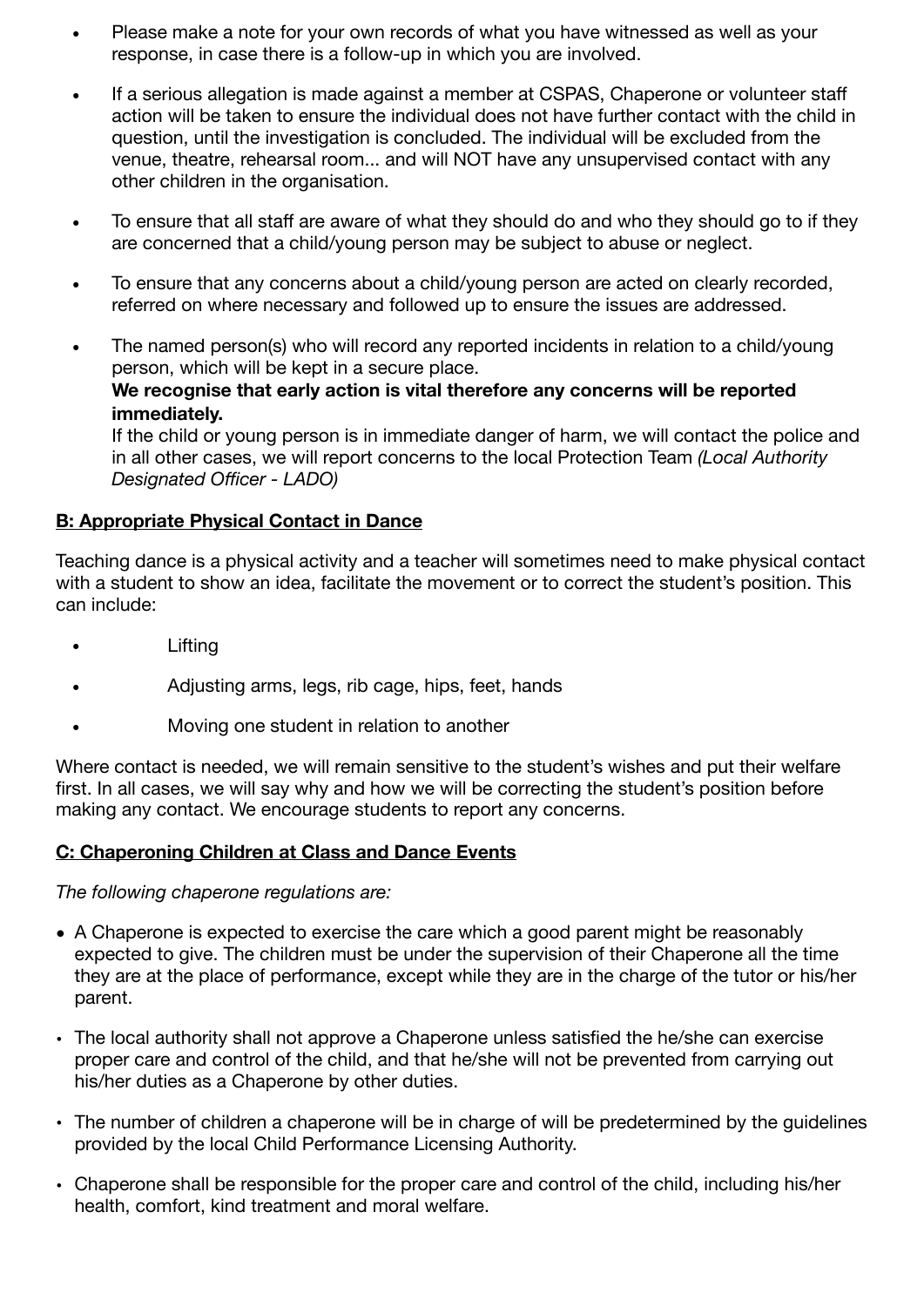*Chaperones code of conduct and good practice will be informed as predetermined by the local Child Performance Licensing Authority:*

- The Chaperone must see that the child has the right breaks for rests and meals.
- The Chaperone must safeguard the child's welfare and not allow anything that could jeopardise the child's welfare, or cause them any harm.
- The Chaperone must ensure that any child in his/her supervision has suitable opportunities for recreation and that the child is protected from stress, strain, bad weather and any other conditions likely to harm him/her.
- The Chaperone must be satisfied with the arrangements in the dressing room, toilets etc, and know the procedures for the evacuation of the building in case of an emergency.
- The Chaperone must familiarise him/herself with the first aid conduct and the basis of health and safety and know who the designated First Aid officers are.
- *•* The age of the students
- *•* A risk assessment will be carried out in respect of each place of performance to ensure the children's safety is priority.
- Inform Chaperones their duties with the relevant information needed to assist them, while any child/young person is under his/ her care. CSPAS insists they have a trained First Aider on all dance events and that registered chaperones hold an enhanced DBS check (or local equivalent)
- Provide parents and students with information about what the event is for with the full address of the event
- In cases where the event is taking place in a large building, we will also give the room or studio number where possible
- Make sure that students are aware of what they should do if they get lost
- Ensure students contact details are up to date in case of emergency
- Have a clear idea of how students will be cared for while at the event

We will ensure that chaperones hold all required checks and licences through the local licensing authority and are aware of our Child Protection Policy. If a child is missing and all efforts to find them have failed, then it is advisable to call the police. **Immediate action can make all the difference.** 

#### **D: Use of Photographic and Filming devices around Children**

Reducing the risks of inappropriate use of images:

- Avoid all photography/filming in dressing rooms or inappropriate environments.
- Limit the names of individuals in the image
- Ensure the parents support this policy.

We recognise that taking images of students in our care may not always be appropriate and that some children and parents may not want images taken at any time. Therefore, before taking images of a child or young person, we will:

• Make clear to the child and parent where and when the image will be taken